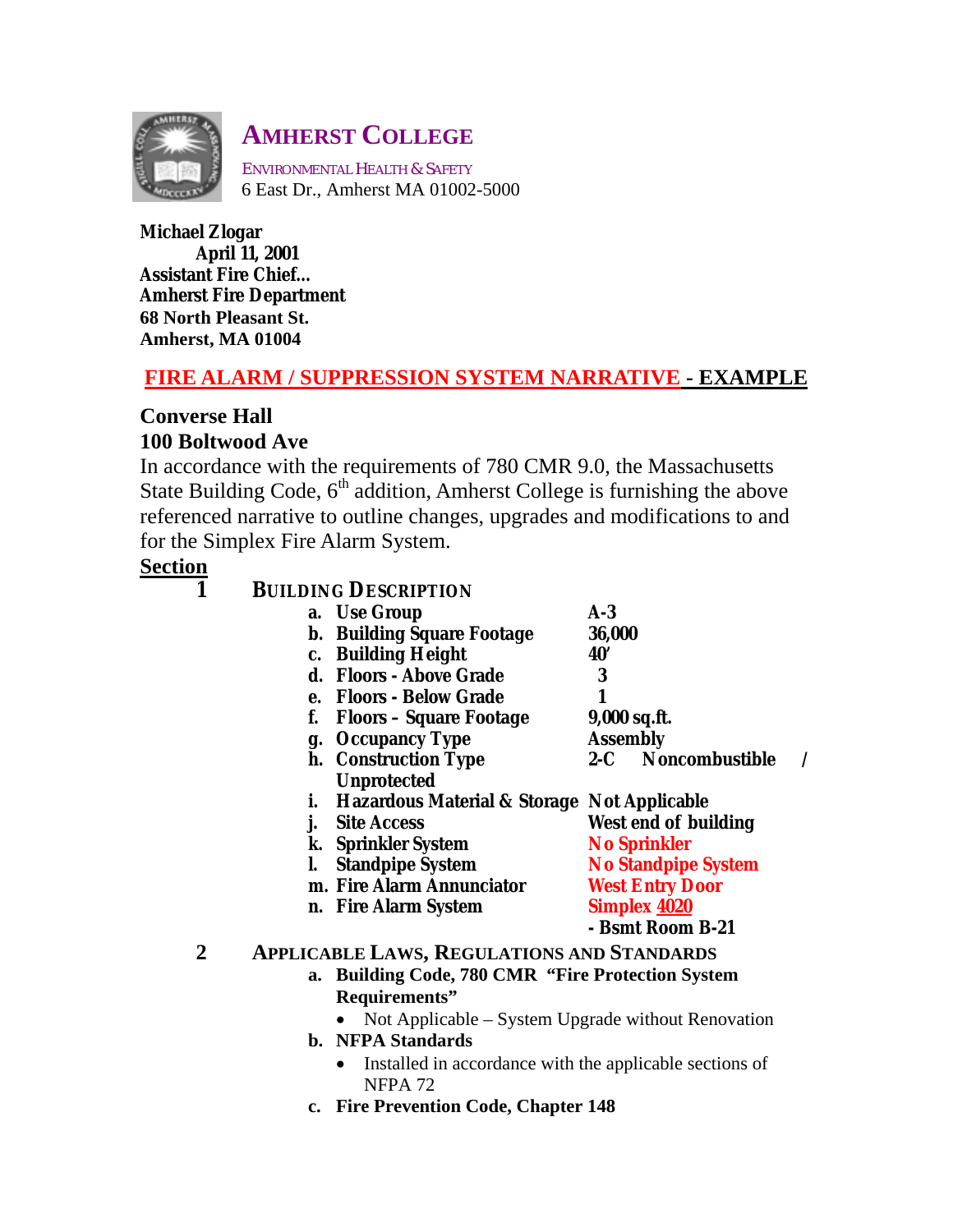- Not Applicable System Upgrade without Renovation
- **d. Fire Prevention Regulations, 527 CMR** 
	- Not Applicable System Upgrade without Renovation
- **e. Local Bylaws and Ordinances Approved** 
	- Not Applicable System Upgrade without Renovation
- **f. Specialized State Codes (ADA, DEP, Electric, Elevator, Gas and Plumbing etc.) -** System Upgrade without Renovation • Not Applicable
- **g. Specialized Federal Codes (ADA, EPA, OSHA etc.)** 
	- Not Applicable System Upgrade without Renovation

**3** DESCRIPTION (SPECIAL FEATURES) – DETECTION

SYSTEM/SUPPRESSION

**SYSTEM** 

**Check the applicable category below** 

- ❍ **Required by Regulations**
- ❍ **Non-Required, Developer Provides Voluntary**
- ❍ **New System Complete**
- ❍ **New System Partial**
- ❍ **Existing System Addition**
- ❍ **Existing System Expansion**

✔ **Existing System – Modification** 

❍ **Existing System – Repair** 

#### **4 DESIGN METHODOLOGY**

#### **a. Building Occupant Notification and Evacuation Procedures**

• The Fire Alarm Panel in Converse Hall was recently replaced with a new **Simplex 4020 Addressable Fire Alarm System**. The newer system will allow better communication with the campus wide fire alarm system that receives the trouble, fire and pre-alarm signals at the Amherst College Campus Police/Dispatch Area. The 4020 fire panel will provide the College with Alarm Verification and will eventually report the exact location of the activated device to the Campus Police / Dispatch Center, which will be communicated to the Amherst Fire Department Dispatch Center before an Engine is dispatched.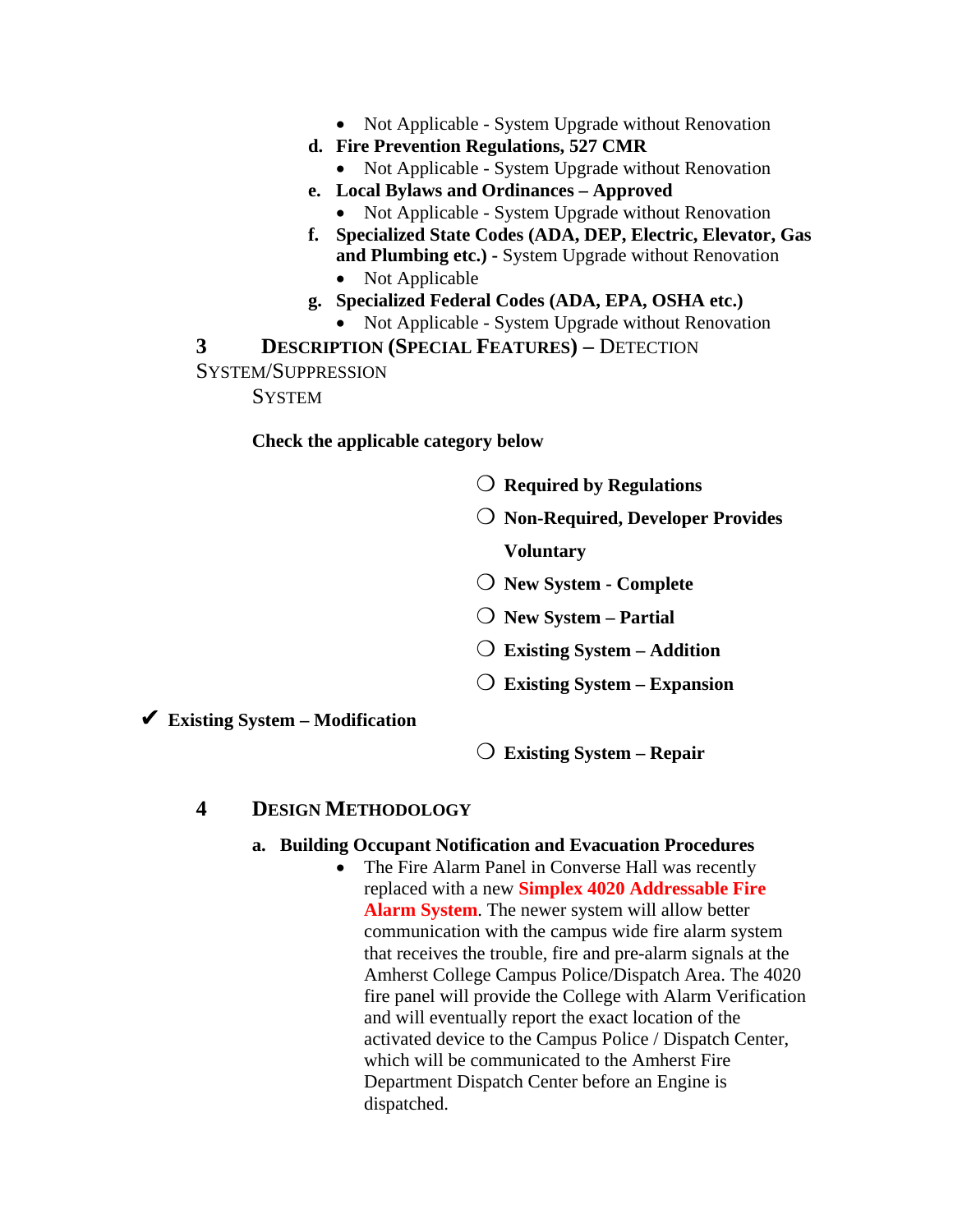- The new fire alarm panel provides coverage for most public spaces, common areas as well as mechanical rooms and storage areas. The fire alarm system will be completed after modifications are made to the electrical and HVAC equipment.
- The activation of a manual pull station, smoke or heat detector in the public, common, mechanical and storage areas will transmit an "alarm" or "trouble signal to the Simplex panel. The panel will (as before) activate the buildings audio/visual horns and strobes and will forward the appropriate signal to the Amherst College Police Department / Dispatch Center who will dispatch the onduty police officer.

### **b. Emergency Response Personnel, Site and Systems Features**

### • **Fire Alarm**

- Amherst College Campus Police Dispatch Center will…
	- 1. Notify the Amherst Fire Department and provide any additional information.
	- 2. Notify Amherst College Campus Police Officer who will also respond
	- **Fire Trouble**
- Amherst College Campus Police Dispatch Center will…
	- 1. Contact Amherst College Campus Police Officer
	- 2. Contact Amherst College Physical Plant Electrician, EH&S and/or Simplex
	- **3.** If the Fire Alarm System will remain in trouble, EH&S and/or the Amherst College Campus Police will initiate a "Fire Watch" and shall notify the Amherst Fire Department and our insurance company to outline the cause and corrective action.
- c. **Safeguards**, Fire Prevention and Emergency Procedures during New Construction and Impairment Plans Associated with Existing Systems Modifications
	- If the Fire Alarm System remains in trouble, EH&S and/or the Amherst College Campus Police can/will initiate a "Fire Watch" depending on the building occupancy, and shall notify the Amherst Fire Department and our insurance company to outline the cause and corrective action.
- **d. Method for Future Testing and Maintenance of Systems and Documentation** 
	- The Fire Alarm System is monitored 24 hours a day, is maintained by the Amherst College Physical Plant Electrical Shop and is tested annually by Simplex.
- **5 SPECIAL CONSIDERATION AND DESCRIPTION**
	- **a. Application of Performance Based Design**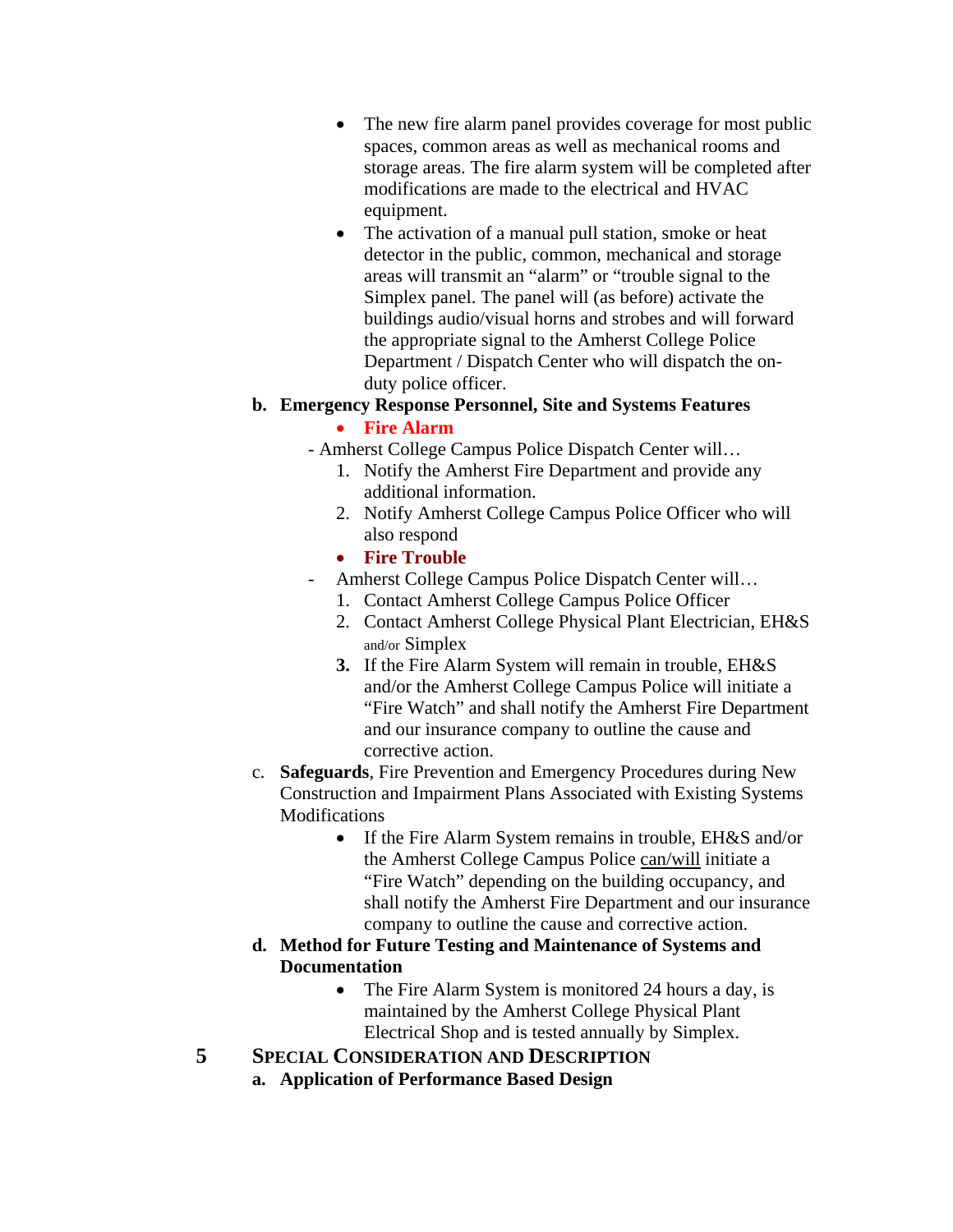- **b. Interpretation / Clarification between Designer and Code Officials**
- **c. Waiver or Variance Sought through the Regulatory Appeal Process**

#### **6 SEQUENCE OF OPERATION**

- a. Operational Description of the System or Specific Devices within a System and the "Resulting Action" associated with the Operation of the System or Specific Devices
	- The activation of a manual pull station, smoke or heat detector will transmit an "fire alarm". The panel will (as before) activate the buildings audio/visual horns and strobes and will forward the appropriate signal to the Amherst College Police Department / Dispatch Center who will dispatch the on-duty police officer. Trouble signals will also report directly to the Simplex panel and will forward the appropriate signal to the Amherst College Police Department / Dispatch Area for corrective action.
	- 200 degree fixed temperature/rate of rise hard-wired heat detectors have been installed in the basement mechanical room because of the high heat potential and the possibility that dust/moisture would activate the more sensitive smoke detector.
	- Manual pull stations are located in close proximity to means of egress as required by code.
	- New Audio/Visual (horn/strobe combinations) have replace the older units. These units have been properly placed through out the building as indicated by the manufacturer to insure proper audibility, in accordance with NFPA 72.
	- The Fire Alarm System Horns are capable of being silenced for effective fire department operations without having to re-set the system. However, the visual strobes will continue to flash until the system has been properly re-set.
	- The Converse Hall Fire Alarm System is equipped with a 24 hour battery back-up with a 5 minute "ring" time in cases of power failure and shall send a "trouble" signal once loss of power is detected.
	- All alarm conditions will be indicated at the LCD Annunciator, which is part of the Fire Control Panel. The Fire Alarm Control Panel shall also be equipped with visible and audible signals to indicate "Alarm" and "Trouble" Conditions.

### **Converse Hall Fire Alarm Zones**

- 0. Example
- 1. Example
- 2. Example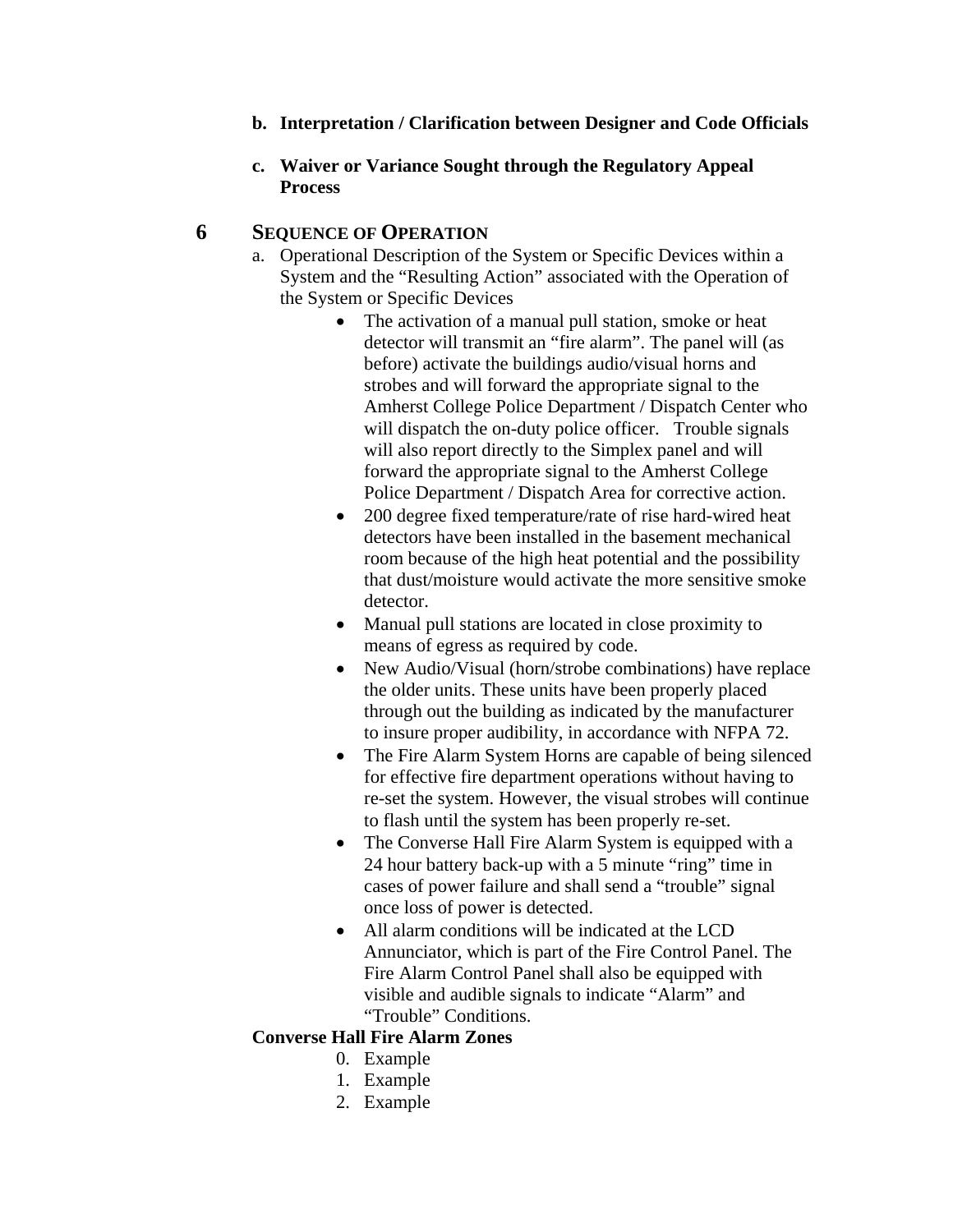- 3. Example
- 4. Example

### **b. The Operation Description shall include all Interconnected (integrated) Fire Protection Systems and Devices required or non – required forming an entire Building Life Safety System**

- Modifications being made at this time to the Fire Alarm Systems were not required by local, state or federal regulations. Amherst College has permission from Assistant Fire Chief Zlogar to install a partial system until future renovations to the electrical and HVAC systems have been completed. The College is in the process of improving the communication of the fire alarm systems on campus with the main receiver at the Amherst College Campus Police / Dispatch Center. It is our intent to have additional information, such as exact location of activated device at the main receiver instead of waiting until the officer was able to access the annunciator.
- **c. All Signage Indicating Equipment Location, Operational and Design Features and Certified Documents Attesting to System Installation Integrity** 
	- The Simplex Fire Alarm panel is located in the basement, room B-21
	- The Fire Alarm Annunciator Panel is located at the Main Entrance, West Door.

# **7 EQUIPMENT AND TOOLS**

Identification of Equipment and Procedures to be used to verify System Performance.

## ✔ **Manufacturer's Instructions**

! **Specifier's Special Instructions** 

- ✔ **Approved Narrative Report**
- ! **Smoke Machines**
- ! **Smoke Candles**

! **Smoke Tubes** 

□ Smoke Spray (can)

✔ **Device Initiating Magnets** 

✔ **Sound Meters** 

! **Fire Hose / Nozzles**